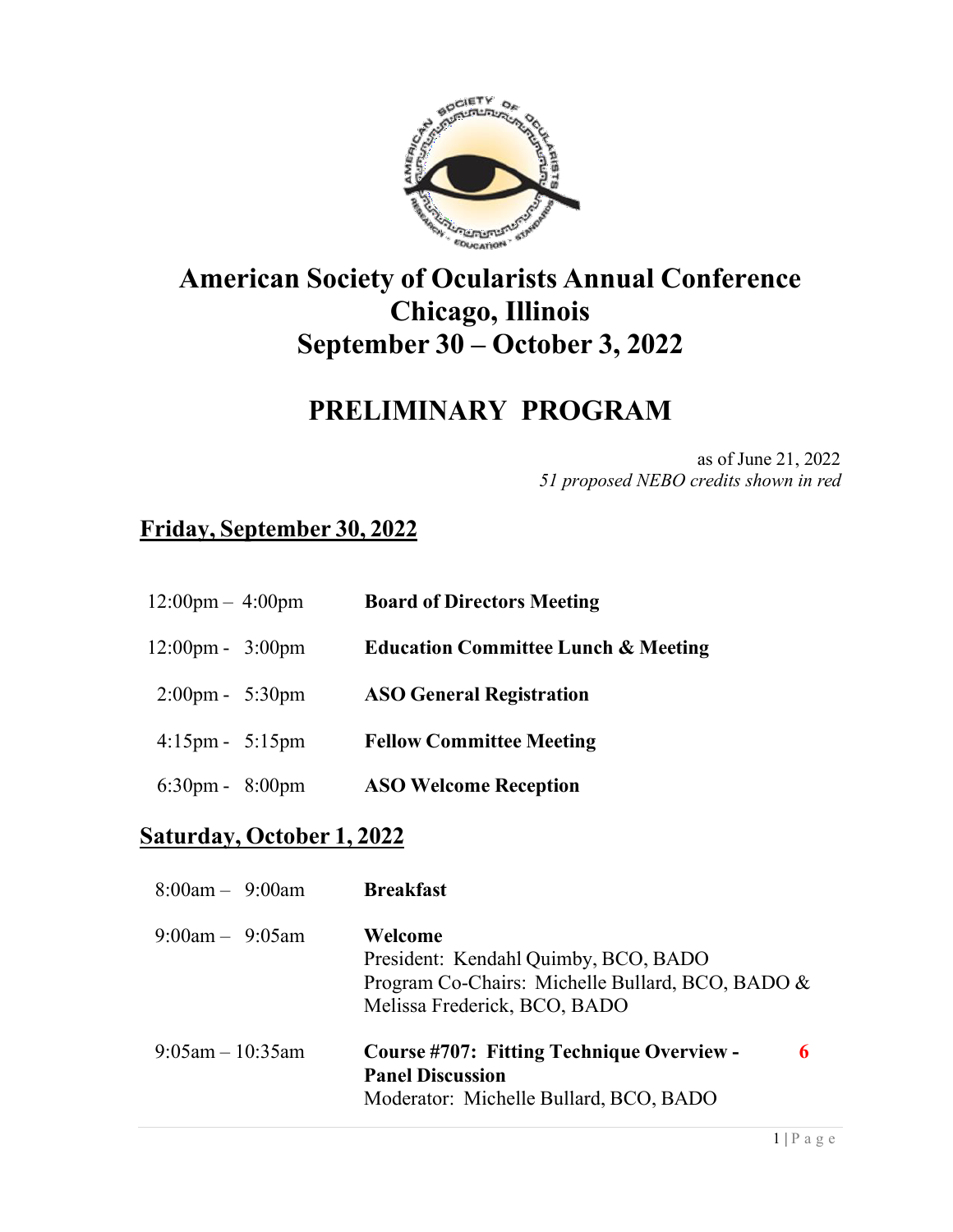|                                   | Panel:<br><b>Empirical Fitting</b><br>Stephen Haddad, BCO, BADO                                                                                                                                                                                                                                                                                                   |                         |
|-----------------------------------|-------------------------------------------------------------------------------------------------------------------------------------------------------------------------------------------------------------------------------------------------------------------------------------------------------------------------------------------------------------------|-------------------------|
|                                   | <b>Modified Impression</b><br>Hillary Yeager, BCO, BADO                                                                                                                                                                                                                                                                                                           |                         |
|                                   | <b>Empirical Impression/LeGrand Method</b><br>John Brinkley, BCO, BADO                                                                                                                                                                                                                                                                                            |                         |
| $10:45am - 11:45am$               | Course #620: Reconstructive Surgery of the<br><b>Anophthalmic Socket</b><br>Allen Putterman, MD                                                                                                                                                                                                                                                                   | 4                       |
| $11:45am - 1:30pm$                | <b>Lunch On Your Own</b>                                                                                                                                                                                                                                                                                                                                          |                         |
| $1:30 \text{pm} - 2:30 \text{pm}$ | <b>Course #622: Ectropion and Entropion</b><br>Elizabeth Chiang, MD<br>Entropion and Ectropion are two conditions where<br>the eyelid position is altered. This presentation will<br>include a discussion of eyelid anatomy and causes<br>of eyelid malposition. Evaluation of the patient and<br>surgical repair of ectropion and entropion will be<br>reviewed. | $\overline{\mathbf{4}}$ |
| $2:40 \text{pm} - 3:55 \text{pm}$ | <b>Course 661: Medical Advisory Seminar</b><br>Moderator: Stephen Haddad, BCO, BADO<br>Talks & Speakers TBA                                                                                                                                                                                                                                                       | $\overline{5}$          |
|                                   | <b>Joseph LeGrand Award Recipient Talks:</b><br>2021 Nicole Walker, BCO, BADO<br>2022 Chelsea Webb, BCO, BADO                                                                                                                                                                                                                                                     |                         |
| $4:15 \text{pm} - 5:15 \text{pm}$ | <b>Course 830: Student Lecture Workshop</b><br>Moderator: Nicole Walker, BCO, BADO                                                                                                                                                                                                                                                                                | 4                       |

# **Sunday, October 2, 2022**

| $8:00am - 9:00am$  | <b>Breakfast</b>                                      |  |
|--------------------|-------------------------------------------------------|--|
| $9:00am - 10:00am$ | <b>Course #631: Socket Surprises</b><br>David Yoo, MD |  |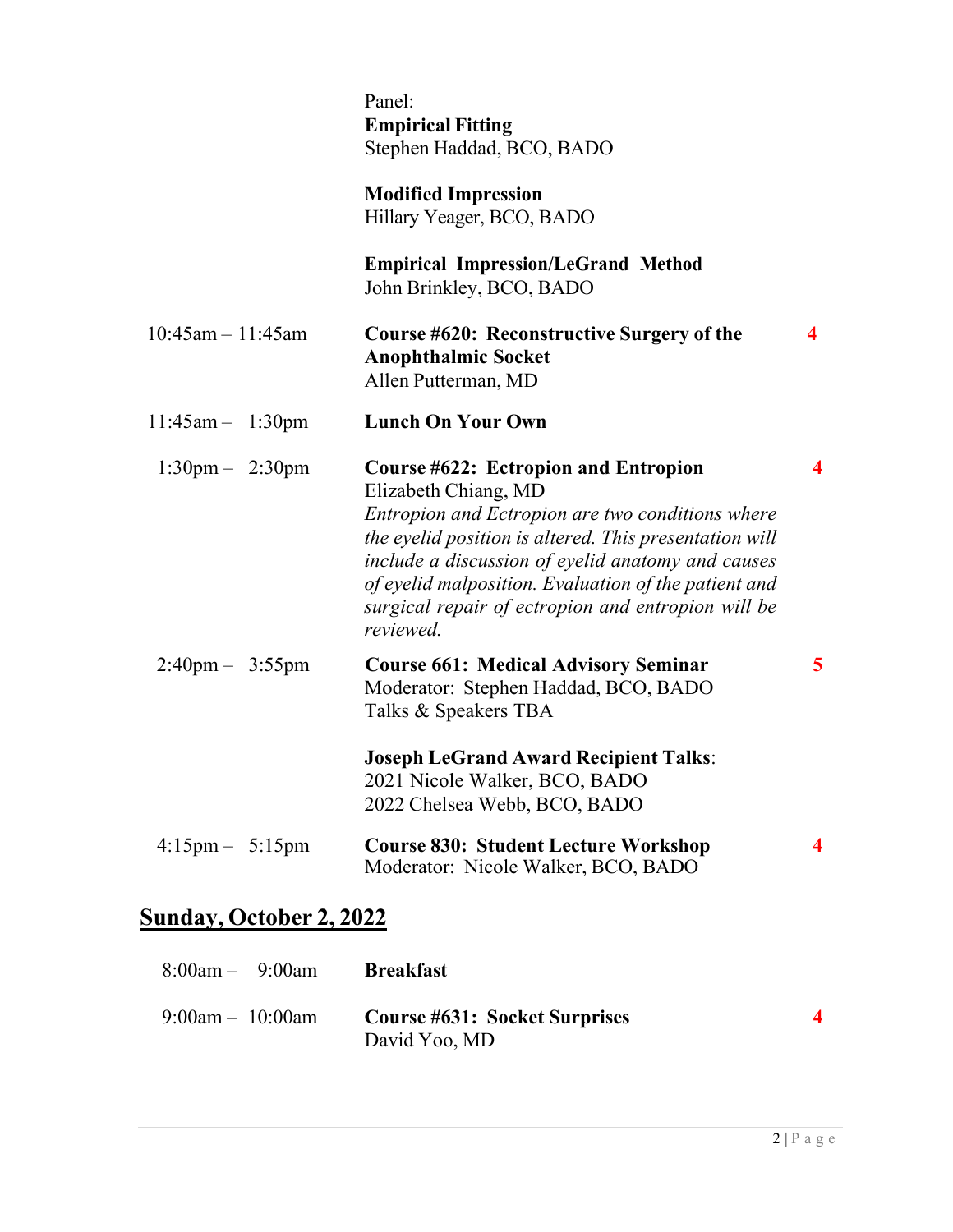| $10:10$ am - $11:40$ pm           |           | Course #907: How to Deliver a Great Speech<br>6<br>Learn what it means to prepare-write-perform<br>a great presentation!<br>Valerie Smith, DTM<br><b>Toastmasters Public Relations Manager</b>                                                                                                                                                                                                                                                                                                                                                                                                                                                                                               |
|-----------------------------------|-----------|----------------------------------------------------------------------------------------------------------------------------------------------------------------------------------------------------------------------------------------------------------------------------------------------------------------------------------------------------------------------------------------------------------------------------------------------------------------------------------------------------------------------------------------------------------------------------------------------------------------------------------------------------------------------------------------------|
| $11:40am - 1:00pm$                |           | <b>Lunch On Your Own (ASO)</b>                                                                                                                                                                                                                                                                                                                                                                                                                                                                                                                                                                                                                                                               |
| $11:40am -$                       | $1:00$ pm | <b>COO Luncheon Meeting, followed by COO Lecture</b>                                                                                                                                                                                                                                                                                                                                                                                                                                                                                                                                                                                                                                         |
| $1:00 \text{pm} - 2:00 \text{pm}$ |           | Course #773: Scleral Shells: A Systematic<br>4<br><b>Approach to Fitting, Fabrication and Problem</b><br><b>Solving</b><br>Marcus Soper, BCO, BADO, FASO<br>The fitting and fabrication of scleral shells often<br>challenges the ocularist. Creating a life-like<br>comfortable prosthesis over a living globe requires the<br>ocularist to analyze each case with regard for<br>anatomical structure of the existing globe and resulting<br>cosmesis. This course will address a systematic<br>approach to avoiding many problems while giving<br>solutions to overcoming those that do arise.                                                                                             |
| $2:15 \text{pm} - 3:15 \text{pm}$ |           | <b>Proceed to Convention Center for Joint Session</b>                                                                                                                                                                                                                                                                                                                                                                                                                                                                                                                                                                                                                                        |
| $3:45 \text{pm} - 5:00 \text{pm}$ |           | 5<br><b>Course 660: Joint Scientific Session</b><br>with the American Academy of Ophthalmology                                                                                                                                                                                                                                                                                                                                                                                                                                                                                                                                                                                               |
|                                   |           | "Prosthetic and Surgical Management of Congenital<br>Anophthalmia and Microphthalmia"<br>Introduction by David Gougelmann, BCO, BADO<br>Co-Chairs: David Gougelmann, BCO, BADO &<br>Swapna Vemuri, MD<br>Congenital anophthalmia and microphthalmia present<br>challenges for both<br>the<br>Ocularist<br>special<br>and<br>Ophthalmologist. This symposium will examine the history,<br>present and future prosthetic and surgical management<br>procedures and outcomes. Proposed topics include: Boney<br>orbital expansion with orbital volume augmentation using<br>expandible surgical and nonsurgical devices. Along with<br>management of congenital anomalies of orbital structures |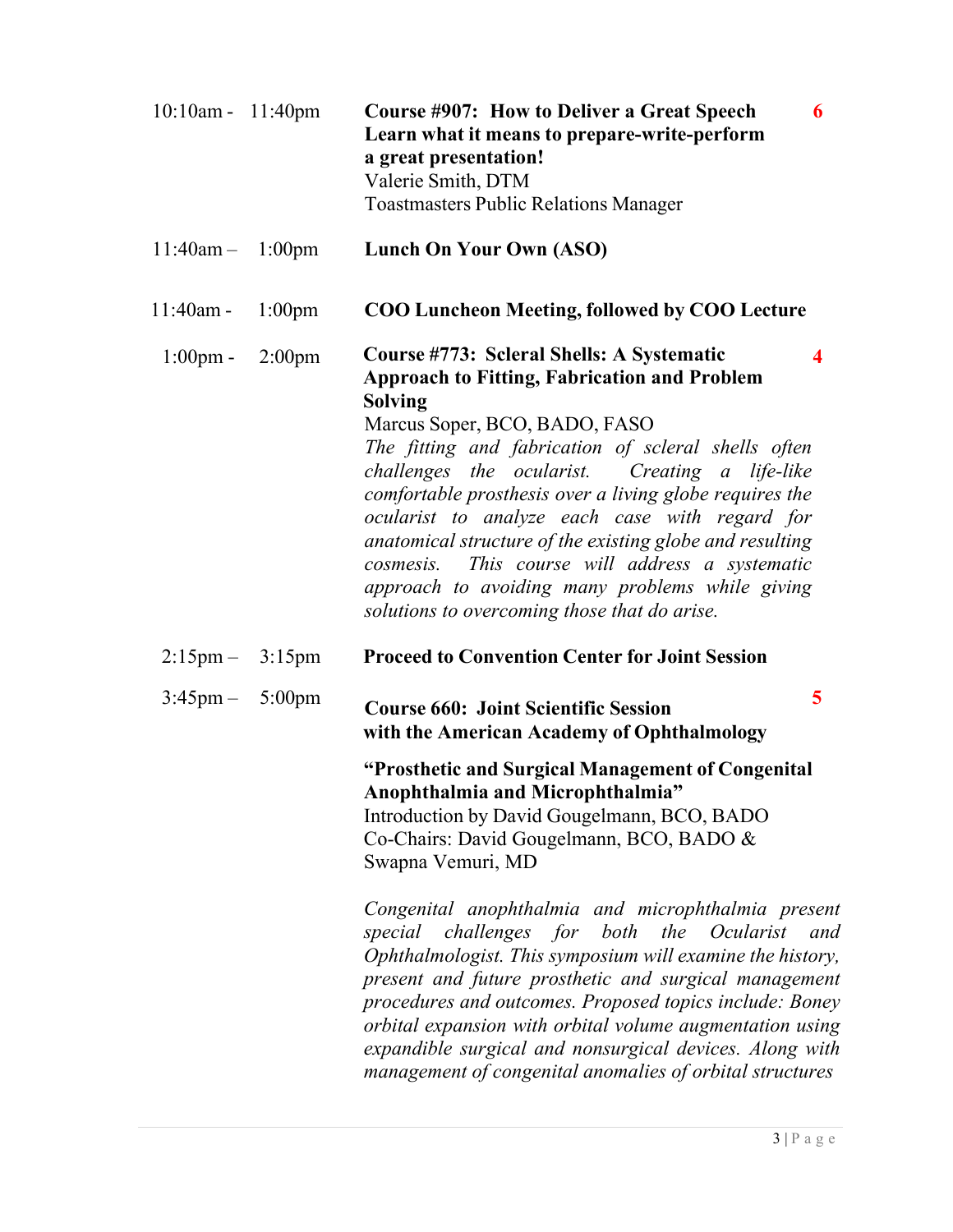*not limited to eyelids, associated with congenital anophthalmia and microphthalmia. Ophthalmologists and Ocularists will attend this joint symposium to discuss and review the comprehensive management of congenital anophthalmia and microphthalmia.*

**Prosthetic Management of Congenital Microphthalmia** Shirley D. Weyland, BCO, BADO, FASO

**Surgical Management of Congenital Microphthalmia** Thomas Johnson, MD

**Prosthetic Management of Congenital Anophthalmia** Marie-France Clermont, BCO, BADO, FASO

**Surgical Management of Congenital Anophthalmia** James Milite, MD

**Question and Answer Session** 

**Ruedemann Lecture: Title to be added** Kenneth Cahill, MD

| $6:00 \text{pm} - 7:00 \text{pm}$ |  | <b>Reception &amp; Silent Auction</b> |
|-----------------------------------|--|---------------------------------------|
|-----------------------------------|--|---------------------------------------|

7:00pm - 10:00pm **Closing Night Banquet**

#### **Monday, October 3, 2022**

| $7:00$ am $-$ 8:00am | <b>Breakfast</b>                                                                                                                                                                                                                                                                                  |    |
|----------------------|---------------------------------------------------------------------------------------------------------------------------------------------------------------------------------------------------------------------------------------------------------------------------------------------------|----|
| $8:00am - 9:15am$    | Course #790: John J. Kelley, Sr., Mini-Max<br>Moderator: Melissa Frederick, BCO, BADO                                                                                                                                                                                                             | 5. |
|                      | • Vanessa Pederson, BCO, BADO<br><b>Title TBA</b><br>• Kuldeep Raizada, PhD, BCO, BADO, FAAO<br><b>Title TBA</b><br>• Ruth Mueller Welt, Diplomate<br><b>Title TBA</b><br>• David Gougelmann, BCO, BADO<br><b>What an Ocularist Does During a Face-to-Face</b><br><b>Encounter with a Patient</b> |    |